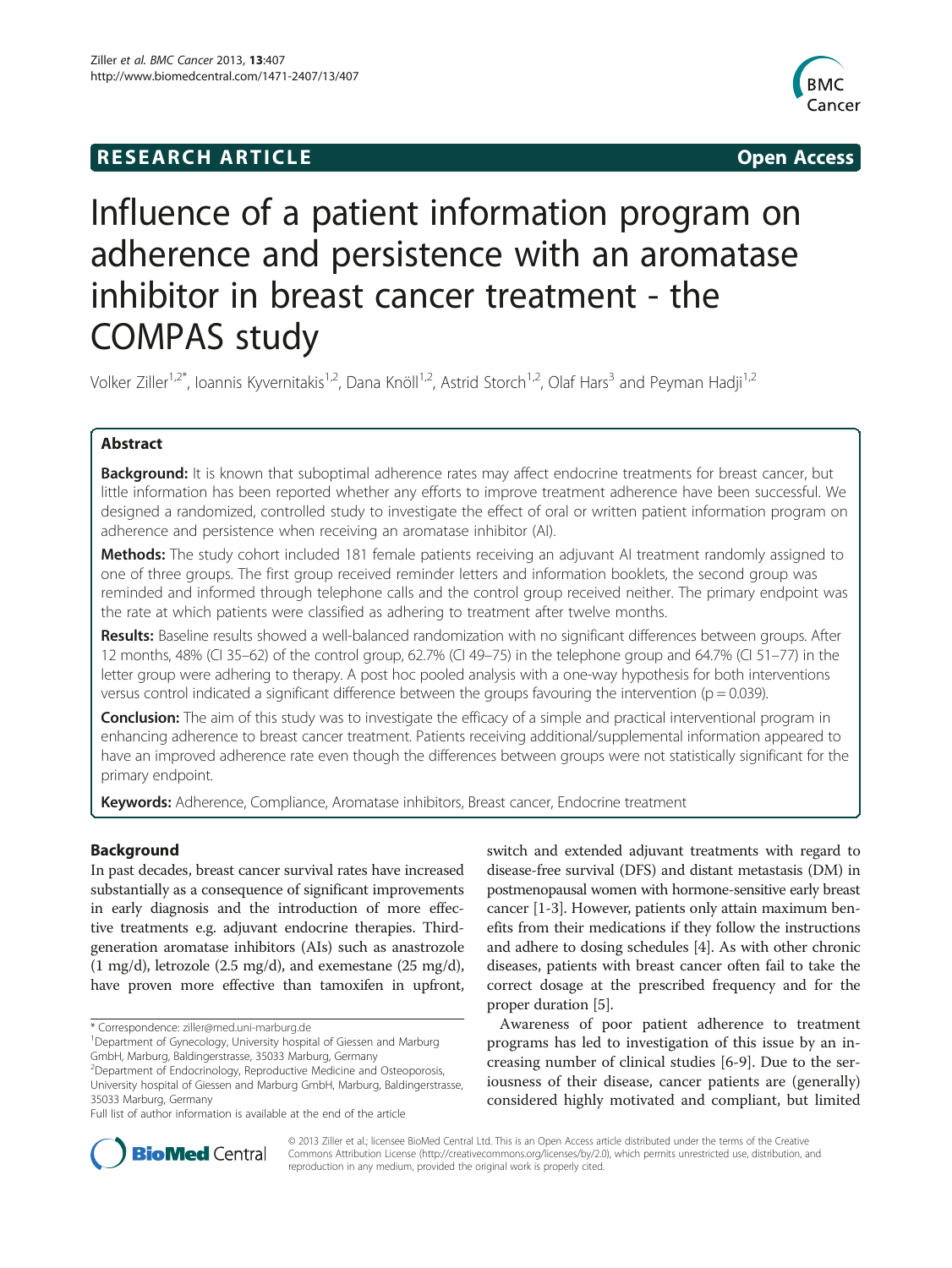prospective data is available on their adherence to adjuvant treatment for breast cancer, and more specifically, regarding the use of aromatase inhibitors. Recent studies reported that up to 50% of patients stop taking their medication during the course of 5 year adjuvant treatment with tamoxifen, resulting in a significant increase in mortality [[10](#page-7-0)]. It was also reported that a substantial proportion of patients on anastrozole fail to adhere to the recommended treatment after the first year. In a different report, only 49% of patients with breast cancer (BC) took adjuvant hormonal therapy for the full duration on the optimal schedule [[11-16\]](#page-7-0). However, these studies were health care data based analyses and do not provide evidence about daily clinical routine treatment at the patients level [[13\]](#page-7-0). We recently reported the results of a study using a combination of self-reporting and prescription refill counts in breast cancer patients taking daily tamoxifen or anastrozole. After 12 months of treatment, 80% of women on tamoxifen and 69% of women on anastrozole were adhering to treatment [[17](#page-7-0)].

With a growing number of patients surviving breast cancer, the problem of adherence with therapy is becoming increasingly important [\[13,18](#page-7-0)]. Increased adherence and persistence are likely to improve patient outcomes, and COMPAS (Compliance in Adjuvant treatment of primary breast cancer Study) was designed to investigate the effects of frequent reminders that informed and motivated patients with respect to breast cancer and its treatment with an aromatase inhibitor. The aim of this study was to investigate the efficacy of a simple and practical intervention program on the ability of patients to stay on treatment with an aromatase inhibitor for the endocrine treatment of primary breast cancer.

## Methods

#### Objectives and definitions

In the absence of a reliable treatment-specific maker, measuring patient adherence and persistence is a complex challenge that (in a real life setting) can only be achieved using surrogate endpoints. As it is impossible to control for every medication intake/application, patients need to be monitored by more or less crude subjective measurements as a generally accepted "gold standard" does not exist for measuring adherence and persistence. Following the definition of ISPOR (International Society for Pharmacoeconomics and Outcome Research), adherence is "the degree or extent of conformity to the recommendations about day-to-day treatment by the provider with respect to the timing, dosage, and frequency" [[19](#page-7-0)]. Another way to measure adherence is to estimate persistence, which is defined as the duration of time from initiation to discontinuation of therapy (8;19). A patient is optimally adherent if no doses are missed, no extra doses are taken and no doses are taken in the wrong quantity or at the wrong time. A patient has optimal persistence if they take a medication as long as it is prescribed [\[20\]](#page-7-0).

#### Definition of adherence

Adherence was defined as the percentage of a prescribed dose actually taken within a certain time frame. For this study the adherence after 12 and 24 months after therapy initiation was measured and we differentiated between self-reported adherence and prescription refill counts. Prescription refill counts were used to calculate the Medication Possession Ratio (MPR), which indicated the recommended prescriptions to actual prescriptions quotient. A patient was classified as adherent if selfreported adherence and an MPR of 80% or more was achieved. The limit of 80% was chosen based upon current literature [\[13,15,21-](#page-7-0)[23](#page-8-0)]

## Definition of persistence

Persistence was defined as the duration (in months) of therapy from initiation to discontinuation. Discontinuation was defined as no medication (refills/in possession) for at least 60 days or a discontinuation registered in the patient file for whatever reason (e.g. due to side effects).

## Measuring adherence and persistence

This study aimed to investigate the everyday-life setting and only methods that did not stress or influence the patients were used.

To ensure these criteria, we combined two strategies:

1) Self-reported adherence using a specifically designed and standardized questionnaire in combination with an interview [[17](#page-7-0)]. The questionnaire included 10 items concerning aromatase inhibitor tolerance, side effects, adherence and persistence. Furthermore, we added specifically designed questions that addressed side effects, patient's attitude towards breast cancer, their specific treatment, their knowledge about breast cancer and quality of life.

2) To add more objective criteria, we assessed prescription refills and calculated the medication possession ratio (MPR). Prescribed tablets were evaluated from hospital charts and prescription refill details (i.e. number of tablets prescribed, date of prescription, extra samples donated, etc.) from all physicians involved in the treatment of the patient (e.g. GP, Gynaecologist, Oncologist). To ensure the completeness of the data, the patient, hospital, GP, Gynaecologist and Oncologist were asked to provide information for any physician known to be involved in the prescribing process.

For the primary endpoint, these two measurements were combined and patients classified as adherent if both self-reporting and prescription refills indicated an adherence above 80%. All interviews and the adherence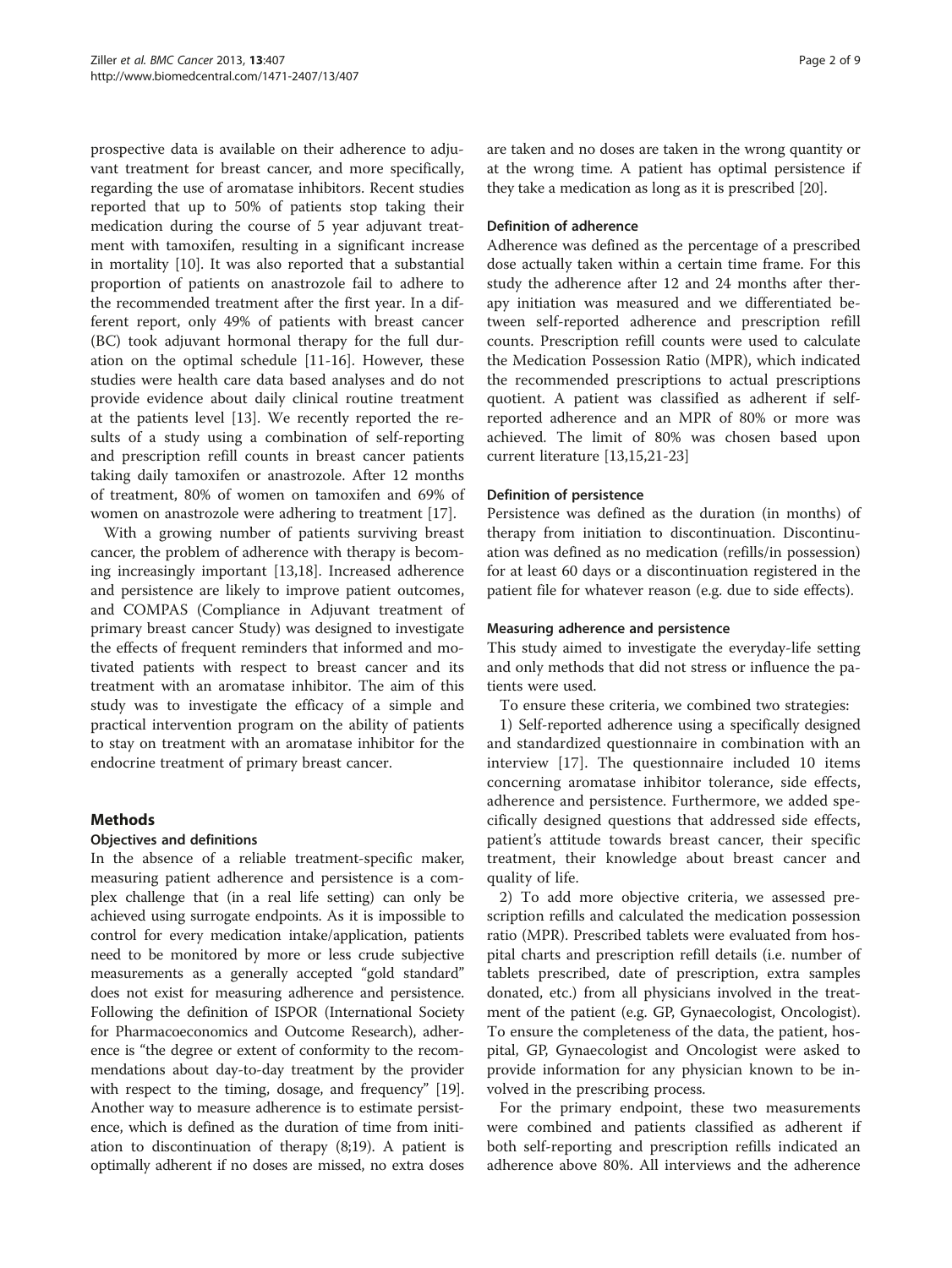classification were performed in a blinded manner, with interviewers and analysts not being informed about the randomization results.

## Design

A single-centre, three-armed, randomized and partiallyblinded parallel group study was designed with the primary analysis at 12 and a secondary analysis planned for 24 months (not evaluated in this paper). Patients diagnosed with hormone receptor positive primary breast cancer that were recommended adjuvant treatment with an aromatase inhibitor were recruited. Diagnosis and treatment were initiated (independent of the study) according to German breast cancer guidelines by the local the interdisciplinary breast cancer tumour board which is part of the local comprehensive cancer centre. Study participation was offered to all patients that met the inclusion criteria.

#### Intervention

The intervention aimed to support patients in staying on treatment by reminding, informing and motivating them. Following the psychological principals of learning theory, and using variable, intermittent re-enforcement, the interventions were placed at doubling intervals during the first year. This approach was designed to achieve maximum effect with reasonable practicability. Interventions were planned for week 1, 2, 10, 20 and 33 in the first year (after start of therapy) and months 15, 18 and 21 in the second year (Figure 1).

Group 1 (Control group) – No intervention only standard information provided.

Patients received baseline information in the hospital and the 12 and 24 month interviews (visits).

Group 2 (Letter group) – Patients received a personalized motivational reminder letter, informative content in combination with a breast cancer information leaflet at 1, 2, 10, 20 and 33 weeks and at month 15, 18 and 21.

Patients were addressed personally, reminded of the importance and impact of their disease, as well as the effects and possible side-effects of aromatase inhibitor (AI) treatment. Each letter included contact information and phone number for the study nurse available to answer questions as well as information for when the doctor should be contacted. The leaflet contained different breast cancer related topics such as "sport and cancer", "nutrition and cancer", etc.

Group 3 (Telephone group) – Patients were contacted by a study nurse at week 1, 2, 10, 20 and 33 and month 15, 18 and 21 via telephone. Employing a semi-structured interview technique, patients were reminded, informed and motivated during the phone call. The call aimed to provide individualized information, feedback to questions and problems with medication or provide contact with the treating oncologist if needed. Strategies were discussed that ensured the regular intake of the tablets ("what will you do to ensure you don't forget to take a tablet?", "Where will you keep the tablets?", etc.).

#### Visits

Patients were randomized to each group and baseline data recorded during the hospital stay for primary treatment. Specifically designed questionnaires were sent to each patient at 12 and 24 months in addition to a telephone

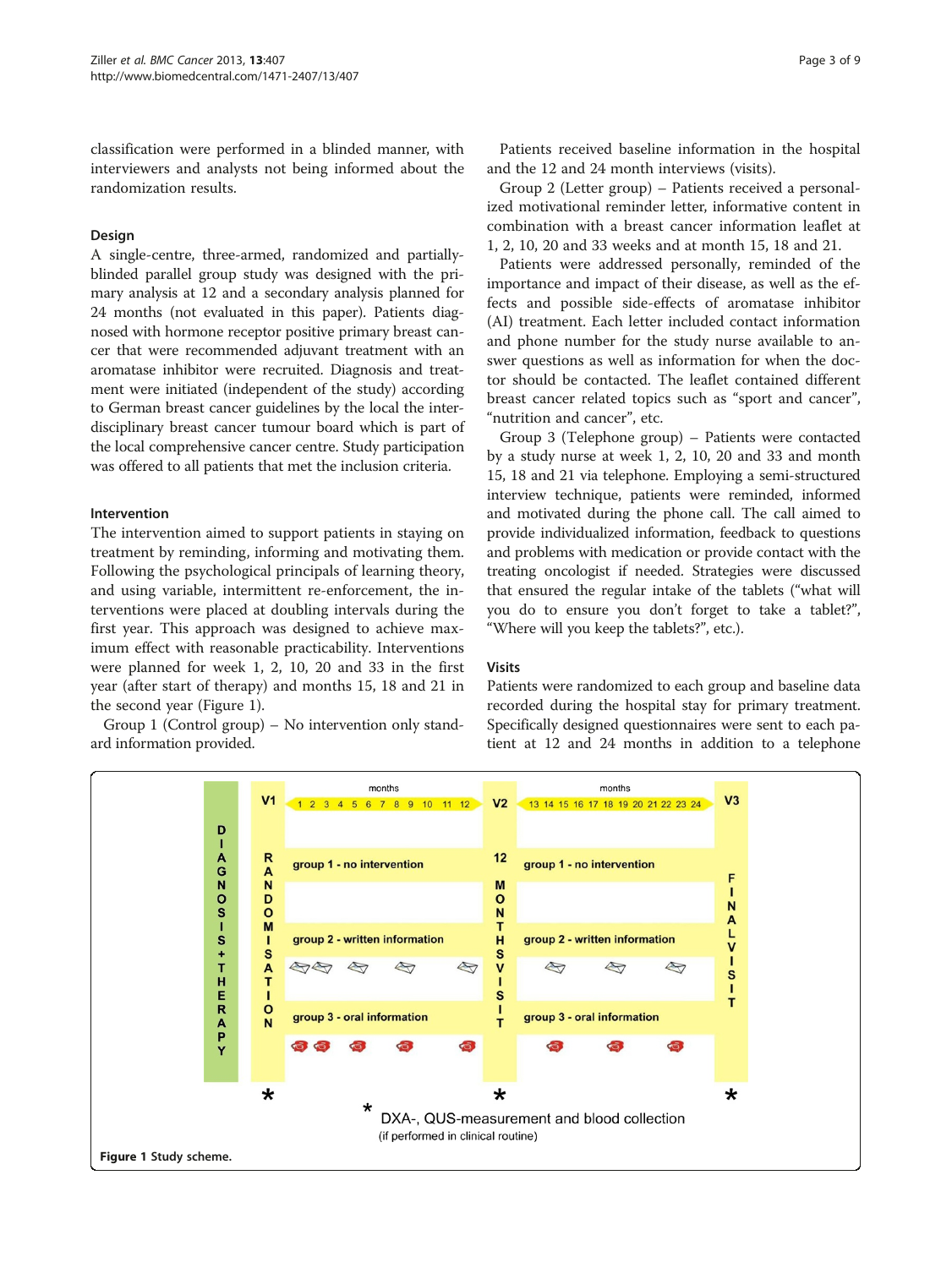interview. Additionally other adherence related parameters and clinical questions were captured.

## Study population

Between April 2006 and December 2008, all patients receiving aromatase inhibitor therapy as an adjuvant treatment for primary breast cancer, were screened for the study.

## Inclusion criteria:

- Female
- Primary breast cancer
- Aromatase inhibitor therapy following German breast cancer guidelines [\[24\]](#page-8-0).
- Informed consent
- Patient capable of using oral medication under their own initiative following prescribing information.

## Exclusion criteria

- Continuously hospitalized, residing in a nursing home or receiving support via an ambulatory home care service (or similar service).
- Suffering from any form of dementia or similar disease interfering with memory.
- Other disease, mental or physical disorder that, in the opinion of the study coordinator, would have interfered with participation in the study.
- Known medical, drug or alcohol abuse.

## Primary and secondary analytic end points and planned analysis

The primary endpoint for the analysis was the proportion of patients that could be classified "adherent" after 12 months according to pre-defined criteria. Adherence was further analysed by self-reported adherence and medication possession ratio. Secondary analysis evaluated persistence and future analyses are planned to analyse possible factors influencing adherence and persistence, reasons for non-adherence and discontinuation, influence of the interventions on other factors as knowledge of the disease and quality of life.

## Statistical analysis

With a group size of 60 per arm (including a drop-out rate of  $\sim$ 10%), the study was designed to detect a minimum interventional effect of 30% with  $\alpha$  = 5%, 0.8 power and two-way significance,

All analyses were performed using IBM-SPSS Version 17.0.

Descriptive analyses of the baseline characteristics, as well as testing normal distribution, were performed using the Kolmogorov-Smirnov-Test. Hypothesis testing was

performed using Kruskal-Wallis, Chi-squared test or T-test/U-test (Mann–Whitney) where applicable. Wilcoxontesting was applied for time-dependent tests and Kaplan-Meier-Survival Analysis and Log Rank tests were used to calculate persistence.

## Ethics

The study was conducted in accordance to the guidelines and with approval of the local ethics committee of the Philipps-University of Marburg.

## Results

Patients (181) were recruited and randomized between April 3rd, 2006 and December 18th, 2008 (Figure 2) with a mean age at recruitment of 63.3 (SD 8.9). No significant differences were found in baseline characteristics with regards to age, BMI, tumour characteristics (TNM-Classification, grading, receptor-status), primary and adjuvant therapy, concomitant diseases, number of concomitant medications, profession and others (Table [1](#page-4-0)). Of these, 10 patients were excluded within four weeks of randomisation as they no longer met inclusion criteria (e.g. withdrew consent; 5 without providing a reason, 2 due to other serious disease, 2 due to starting an externally controlled treatment - home care service, 1 restarted menstruation just after randomisation and was switched to tamoxifen). No further follow-up was performed and they were counted as drop-outs.

The primary group endpoint revealed 48.0% (CI 35–62) of patients in the control group, 64.7% (CI 51–77) in the letter group and 62.7% (CI 49–75) in the phone group were classified as adherent after 12 months (Figure [3](#page-5-0)). The primary endpoint was comprised of self-reported adherence and prescription refill counts. For self reported

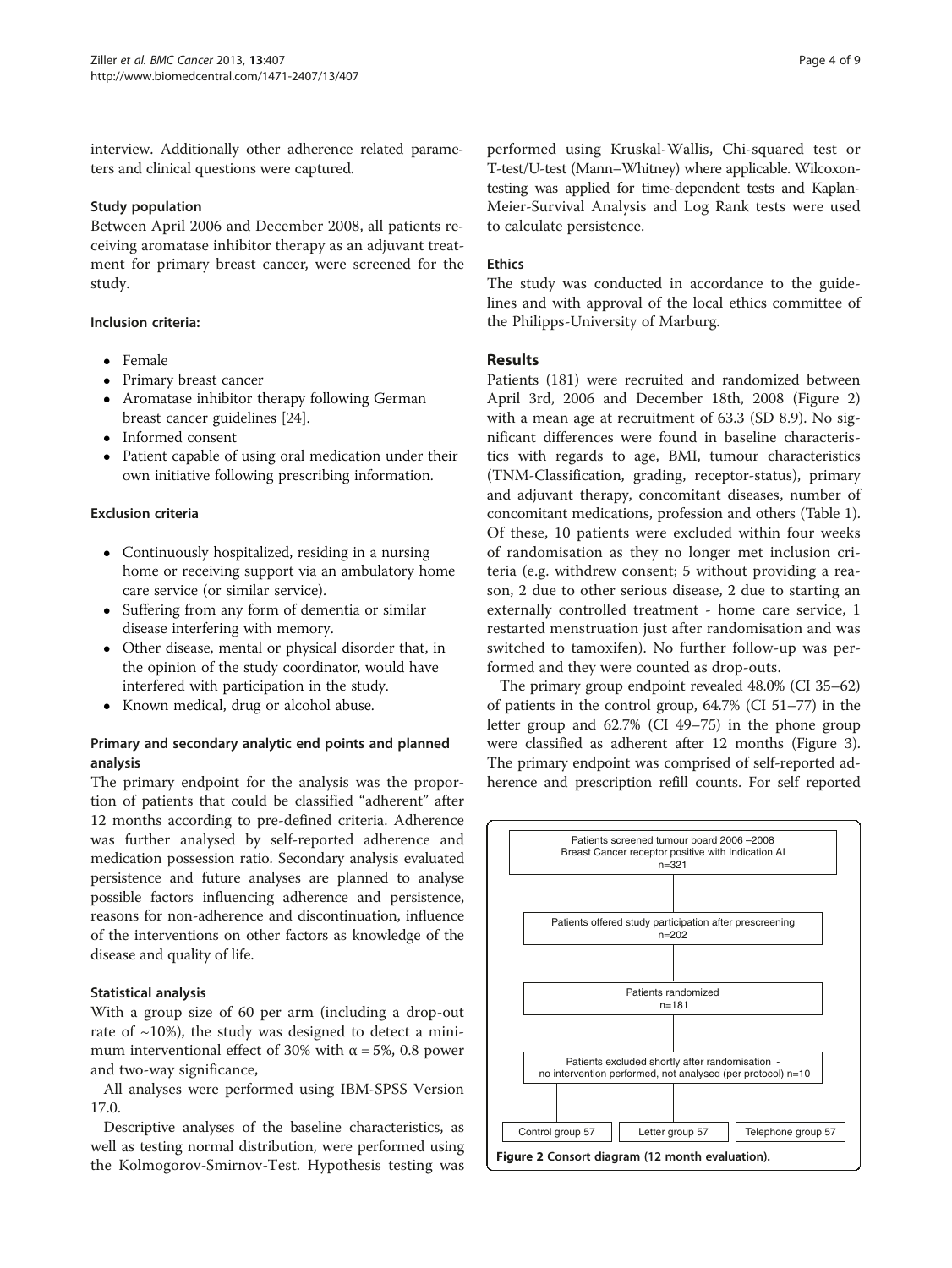#### <span id="page-4-0"></span>Table 1 Baseline characteristics

|                                      | Controls                  |          | Phone group               |             | Letter group   |                | <b>Total</b>   |                |
|--------------------------------------|---------------------------|----------|---------------------------|-------------|----------------|----------------|----------------|----------------|
|                                      | n                         | Mean/SD  | n                         | Mean/SD     | n              | Mean/SD        | n              | Mean/SD        |
| Age (years)                          | 57                        | 62,5/8,5 | 57                        | 64,1/9,8    | 57             | 63,2/8,1       | 171            | 63,3/8,8       |
| Number Children                      | 57                        | 1,8/1,2  | 57                        | 1,9/1,1     | 57             | 1,91/1,4       | 171            | 1,8/1,3        |
| Number concomitant disease           | 56                        | 5,1/3,2  | 54                        | 5,4/3,5     | 55             | 5,2/3,1        | 165            | 5,2/3,2        |
| Number concomitant medications       | 57                        | 2,5/3,1  | 54                        | 2,6/2,8     | 54             | 2,4/2,4        | 169            | 2,5/2,8        |
| Tumour data                          |                           |          |                           |             |                |                |                |                |
| Histology                            | $\mathsf{n}$              | $\%$     | $\boldsymbol{\mathsf{n}}$ | $\%$        | n              | $\%$           | n              | $\%$           |
| Invasiv                              | 56                        | 98,2     | 58                        | 100         | 59             | 100            | 173            | 99,4           |
| Microinvasiv                         | $\mathbf{1}$              | 1,8      | $\mathbf 0$               | $\circ$     | $\circ$        | $\mathbf 0$    | $\mathbf{1}$   | 0,6            |
| Total                                | 57                        | 100      | 58                        | 100         | 59             | 100            | 174            | 100            |
| <b>TNM</b>                           | $\mathsf{n}$              | $\%$     | $\boldsymbol{\mathsf{n}}$ | $\%$        | n              | $\%$           | n              | $\%$           |
| Τ1                                   | 33                        | 57,9     | 37                        | 62,7        | 37             | 63,8           | 107            | 61,5           |
| T <sub>2</sub>                       | 17                        | 29,8     | 17                        | 28,8        | 20             | 34,5           | 54             | 31             |
| T <sub>3</sub>                       | 6                         | 10,5     | 3                         | 5,1         | $\mathbf{1}$   | 1,7            | 10             | 5,7            |
| <b>T4</b>                            | $\mathbf{1}$              | 1,8      | $\overline{2}$            | 3,4         | $\circ$        | $\overline{0}$ | 3              | 1,7            |
| total                                | 57                        | 100      | 59                        | 100         | 58             | 100            | 174            | 100            |
| N <sub>0</sub>                       | 27                        | 47,4     | 32                        | 54,2        | 26             | 44,8           | 85             | 48,9           |
| N1                                   | 19                        | 33,3     | 18                        | 30,5        | 21             | 36,2           | 58             | 33,3           |
| N <sub>2</sub>                       | 8                         | 14       | 5                         | 8,5         | 6              | 10,3           | 19             | 10,9           |
| N3                                   | 3                         | 5,3      | $\overline{4}$            | 6,8         | $\overline{4}$ | 6,9            | 11             | 6,3            |
| ΝX                                   | $\mathbf 0$               | $\circ$  | $\circ$                   | $\mathbf 0$ | $\mathbf{1}$   | 1,7            | $\mathbf{1}$   | 0,6            |
| Total                                | 57                        | 100      | 59                        | 100         | 58             | 100            | 174            | 100            |
| M <sub>0</sub>                       | 56                        | 98,2     | 57                        | 96,6        | 57             | 98,3           | 170            | 97,7           |
| M1                                   | $\mathbf{1}$              | 1,8      | $\overline{2}$            | 3,4         | $\mathbf{1}$   | 1,7            | $\overline{4}$ | 2,3            |
| total                                | 57                        | 100      | 59                        | 100         | 58             | 100            | 174            | 100            |
| Treatment, surgery                   | $\boldsymbol{\mathsf{n}}$ | $\%$     | $\boldsymbol{\mathsf{n}}$ | $\%$        | n              | $\%$           | n              | $\%$           |
| Breast conserving therapy            | 42                        | 73,7     | 37                        | 62,7        | 42             | 72,4           | 121            | 69,5           |
| Mastectomy                           | 14                        | 24,6     | 22                        | 37,3        | 16             | 27,6           | 52             | 29,9           |
| Total                                | 57                        | 100      | 59                        | 100         | 58             | 100            | 174            | 100            |
| Axillary node dissection (incl. SLN) | 56                        | 98,2     | 54                        | 98,2        | 53             | 100            | 163            | 98,8           |
| Radiotherapy                         | $\boldsymbol{\mathsf{n}}$ | $\%$     | $\boldsymbol{\mathsf{n}}$ | $\%$        | n              | $\%$           | $\mathsf{n}$   | $\%$           |
| Negativ                              | $\overline{2}$            | 3,5      | 6                         | 10,5        | $\overline{4}$ | $\overline{7}$ | 12             | $\overline{7}$ |
| Positiv                              | 55                        | 96,5     | 51                        | 89,5        | 53             | 93             | 159            | 93             |
| Total                                | 57                        | 100      | 57                        | 100         | 57             | 100            | 171            | 100            |

Chemotherapy n % n % n % n % Any 16 28,1 11 19,3 23 40,1 50 29,5 None 11 41 71,9 46 80,7 33 58,9 120 70,6 Total 57 100 57 100 56 100 170 100

adherence alone, the analysis revealed 98.1% (CI 92–100), 94.3% (CI 87–99) and 100% (CI 96–100) adherent patients for controls, letter and phone group, respectively (Figure [3](#page-5-0)). Prescription refills (80% cut-off) were achieved in 48% (CI 35–62), 64.7% (CI 51–76) and 62.7% (CI 48–74) in the control group, letter group and phone group, respectively. The differences between the groups did not reach statistical significance (Figure [3\)](#page-5-0). A logistic regression analysis did not show any significant influence on adherence for tstage, nodal status, chemo- and radiotherapy and intervention group when entered as covariants in the model. To further analyse the trend seen for the primary endpoint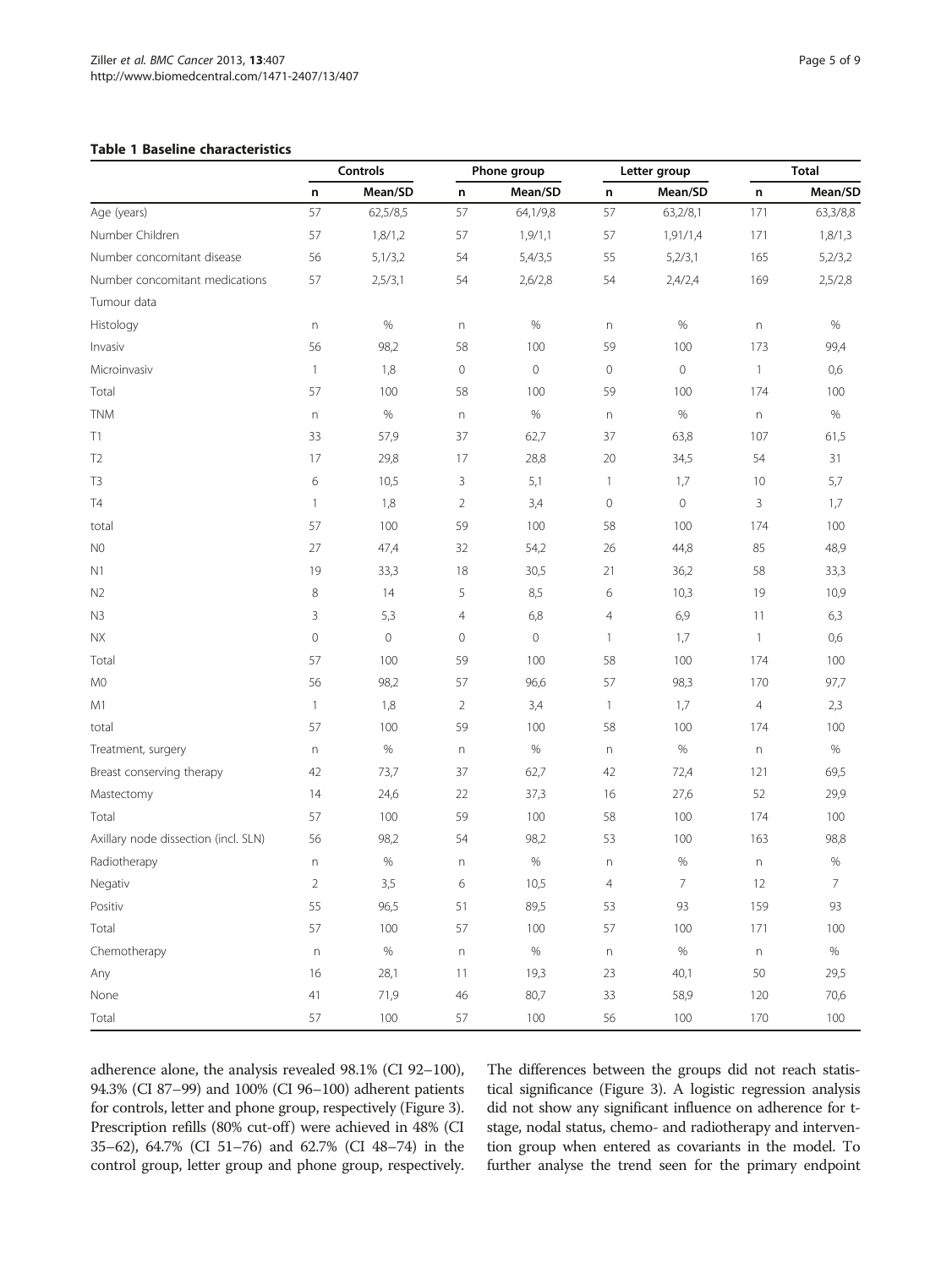<span id="page-5-0"></span>

and to enhance the power of the analysis, a pooled analysis with a one-way hypothesis for both interventions versus control was performed. This post hoc testing indicated a significant difference between the groups  $(p = 0.039)$ .

Persistence was evaluated using Kaplan-Meyer Survival analysis and results are shown in Figure 4. The Log Rank (Mantel-Haenszel) Test showed no significance between intervention groups ( $\chi^2$  = 2.39; p = 0.305; df = 2). Discontinuation was only based on medication refill, in no case patient file information lead to further discontinuation events. Mean medication possession ratio and persistence is provided in Table [2.](#page-6-0) Mean Medication Possession Ratio (MPR) and persistence were not normally distributed by the Kolmogorov-Smirnov-Test. Overall significance between groups was tested using the Kruskal-Wallis-Test for MPR ( $\chi^2$  = 3.83; p = 0.147) and persistence  $(\chi^2 = 5.01; p = 0.082)$ . A U-Test (Mann– Whitney) for mean MPR did not reach statistical significance when comparing control and letter groups  $(Z =$ 1.85;  $p = 0.064$ ), no significance between control and phone groups  $(Z = 1.48; p = 0.145)$  and between intervention groups  $(Z = 0.44; p = 0.660)$ .

When mean persistence was analysed, the difference between control and letter groups  $(Z = 4.50; p = 0.034)$ was significant, while no significant differences were found between control and phone groups  $(Z = 1.55; p =$ 0.121) or between interventions ( $Z = 0.797$ ; p = 0.426).

Self reported global medication tolerance at the 12 month visit was bad or very bad in 23,6% of all patients (Table [3](#page-6-0)). Grouping was performed according to primary endpoint. When asked for reasons for interrupting treatment, 7.5% of all patients admitted forgetting to take the medication while 68% of those with treatment gaps did so due to side effects. No significant differences were seen between groups.

## **Discussion**

The well-established benefits of an adjuvant endocrine treatment with aromatase inhibitors can only be achieved if patients adhere to prescribed medications. A lack in adherence may lead to reduced clinical outcomes, unnecessary change of treatment, increased side effects or even higher hospitalisation rates due to treatment failure [[20](#page-7-0)]. Despite the fact that women on adjuvant

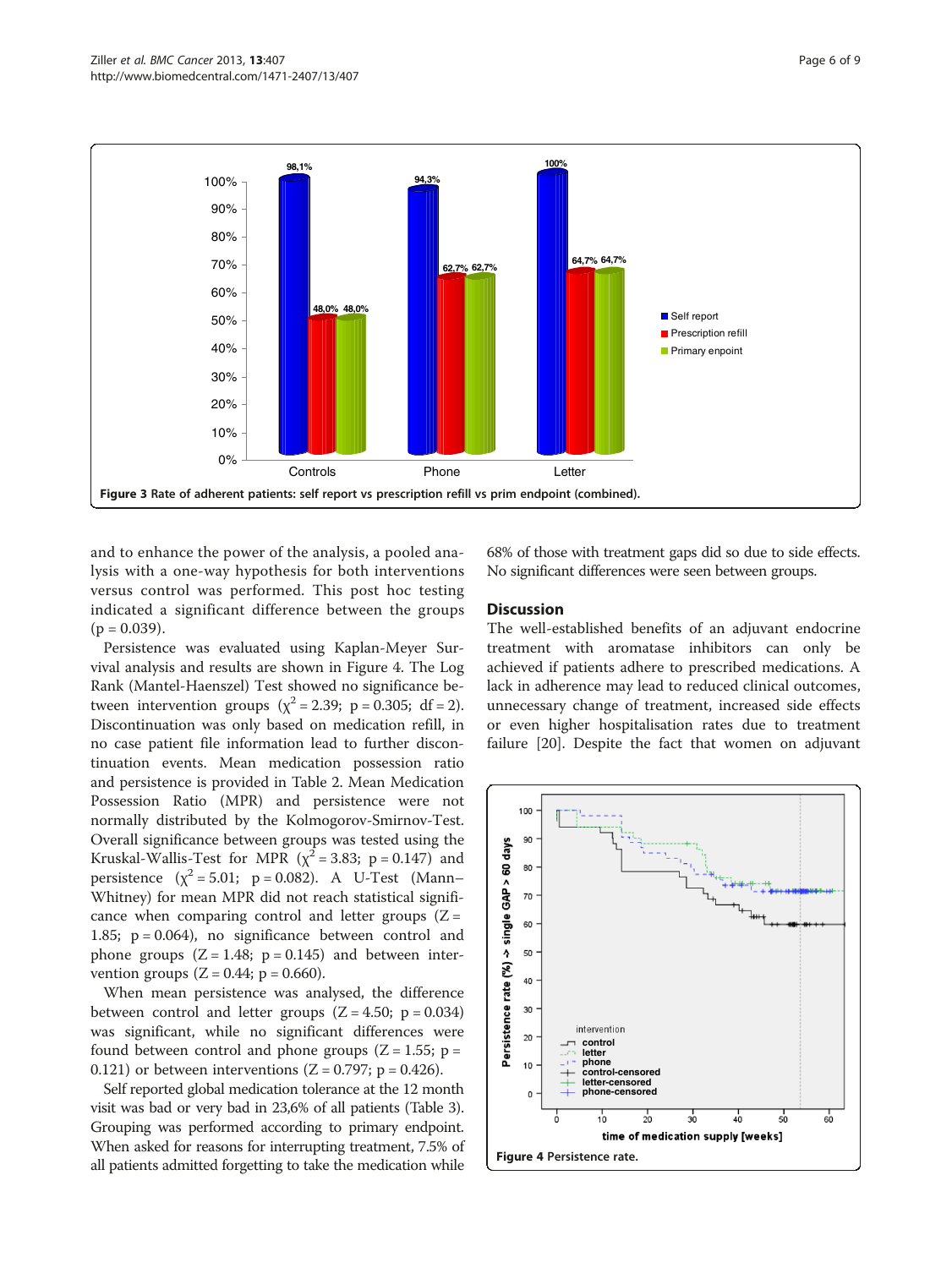|                     | Control<br>$N = 51$ |      | Letter<br>$N = 51$ |           | Phone<br>$N = 53$ |      | <b>Total</b><br>$N = 155$ |      |
|---------------------|---------------------|------|--------------------|-----------|-------------------|------|---------------------------|------|
|                     |                     |      |                    |           |                   |      |                           |      |
|                     | Mean                | SD   | Mean               | <b>SD</b> | Mean              | SD   | Mean                      | SD   |
| MPR (%)             | 70.4                | 31.8 | 79.7               | 27.9      | 78.4              | 26.5 | 76.2                      | 28.9 |
| Persistence (weeks) | 38.6                |      | 44.7               | 16.8      | 42.8              | 14.8 | 42.1                      | 16.5 |

#### <span id="page-6-0"></span>Table 2 Mean MPR and persistence

endocrine treatment for breast cancer are generally expected to be highly adherent as they are facing a serious life threatening disease, the treatment is effective, easy to use and generally well-tolerated, recent studies underline a clinically relevant decrease in adherence to tamoxifen and aromatase inhibitor therapy (including a reduction in cancer outcome) as soon as 12 months [[13,14,](#page-7-0)[25\]](#page-8-0). This indicated that patient statements and the doctors' perception with regards to adherence might not always reflect reality.

Waterhouse et al. compared self-reported adherence, classical pill count and the use of a micro electronic monitoring device (MEMS) in tamoxifen patients and found a significantly higher level of adherence was recorded by patient self–reporting when compared to MEMS (16.7% vs. 29% non-adherence at 3 months) [\[16](#page-7-0)]. Other studies evaluating adherence to tamoxifen, using self-reported evaluation or database claim methods, found adherence rates ranging from 65% to 85% for different periods of follow-up [\[13](#page-7-0)[,26](#page-8-0)-[29\]](#page-8-0). Barron et al. demonstrated using prescription refill counts that by the end of follow-up at 3.5 years, the cumulative non-persistence rate had increased to 35.2% [[30\]](#page-8-0). In an analysis by Partridge et al. within the used claim databases, the mean adherence to anastrozole significantly decreased from 78%-86% during the first year to 62%-79% during the third year [\[15\]](#page-7-0). The authors themselves, using the same methodology described for the COMPAS study comparing adherence and persistence to tamoxifen and anastrozole in the clinical practice, reported reduced adherence rates for the adjuvant treatment of breast cancer [[17](#page-7-0)]. This served to illustrate the need for research to study and implement strategies helping patients to stay on medications and adhere to their treatment. However, improving

#### Table 3 Tolerance

|             | Non-compliant |       |    | Compliant | Total |       |
|-------------|---------------|-------|----|-----------|-------|-------|
|             | N             | $\%$  | N  | $\%$      | Ν     | $\%$  |
| Very bad    | 9             | 14.3  | 9  | 10.1      | 18    | 11.8  |
| Bad         | 10            | 15.9  | 8  | 9.0       | 18    | 11.8  |
| Indifferent | 13            | 20.6  | 29 | 32.6      | 42    | 27.6  |
| Good        | 21            | 33.3  | 27 | 30.3      | 48    | 31.6  |
| Very good   | 10            | 15.9  | 16 | 18.0      | 26    | 17.1  |
| Total       | 63            | 100.0 | 89 | 100.0     | 152   | 100.0 |

adherence to aromatase inhibitor medication/treatment is a complex and challenging issue that has not been sufficiently studied [\[21](#page-7-0)].

We developed the COMPAS study in order to evaluate the clinical efficacy of two simple/viable interventions for improving adherence to adjuvant treatment with an aromatase inhibitor in breast cancer patients. These interventions provided a multifaceted approach to improved knowledge of the disease, treatment advantages and disadvantages in addition to explanations and solutions for the patient. The semi-structured interview style of the phone call from health professionals is designed to enhance the effects by using elements of motivational interviewing [\[31](#page-8-0)-[33\]](#page-8-0).

To measure adherence/persistence with a combination of self-reported information and prescription refill counts was a practical and fairly objective way to assess adherence in a real-life setting. The evaluation of the baseline characteristics showed a well-balanced randomization and a representative sample structure of the investigated patients while the baseline demographic characteristics of our real-life sample were comparable to study populations in pivotal aromatase inhibitor trials with regard to age, tumour characteristics and primary therapy [[1](#page-7-0)-[3](#page-7-0)]. They also show that the German guidelines for treatment initiation had been followed as suggested [[24](#page-8-0)].

Evaluation of the primary endpoint revealed marked differences between the groups, even though the differences did not reach statistical significance. The authors are convinced there was a clinically significant effect for the interventions as demonstrated by the numerical increase for both interventions. Additionally, after pooling the intervention groups, a significant difference could be found in mean persistence. This cannot be taken as a final proof of concept, but should encourage the development of further interventions and studies containing a greater number of patients.

Kaplan-Meyer analysis for persistence showed that after one year a marked number of patients had discontinued treatment. There was a slight but statistically insignificant improvement due to the interventions. The reasons for non-adherence and non-persistence were diverse and the authors believe that only interventions that address multiple issues in the patients everyday life would lead to significant improvements.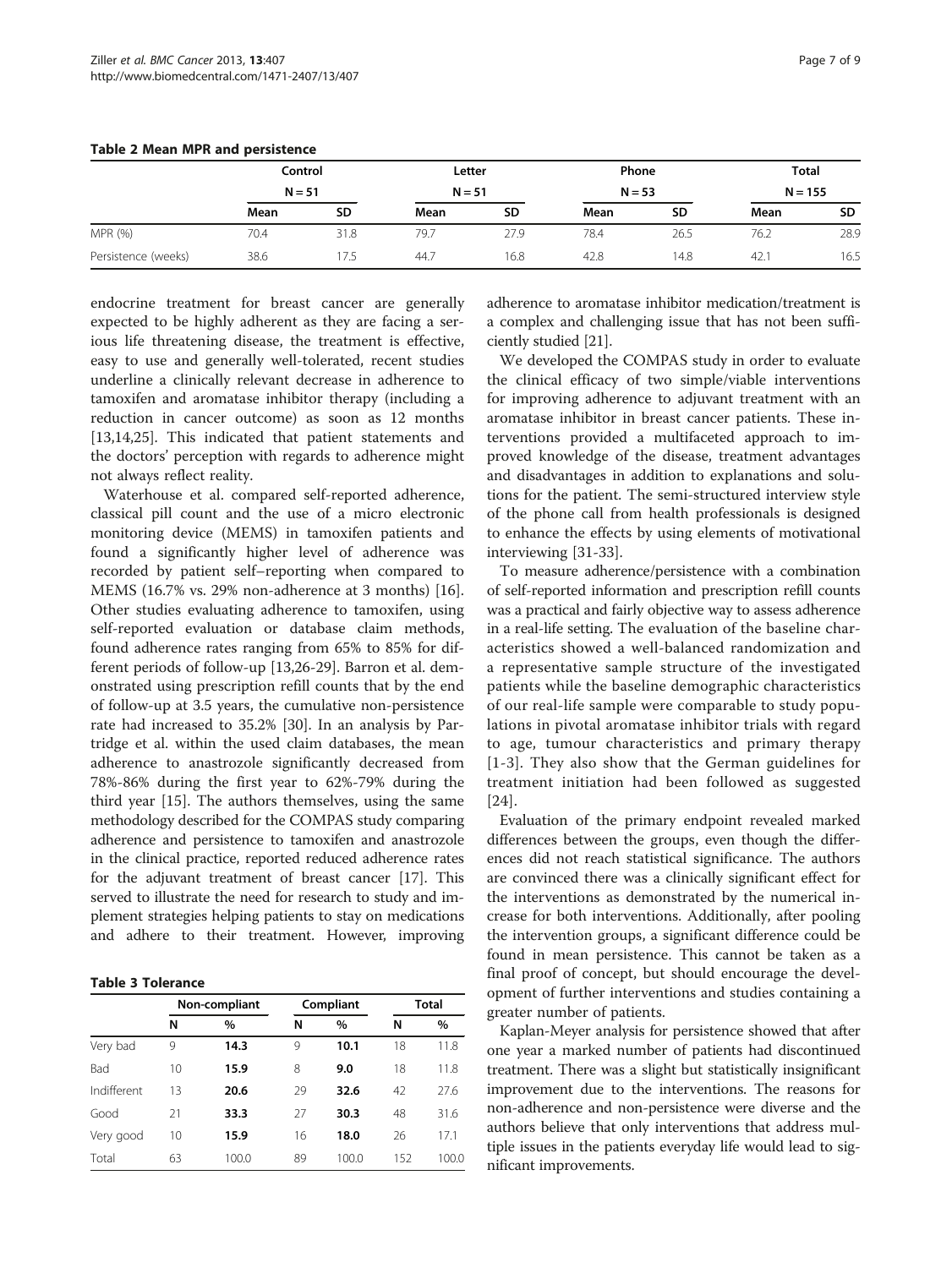<span id="page-7-0"></span>Several publications have linked tolerance to adherence [13]. The COMPAS study showed a positive side-effect profile, with 49.7% of patients reporting good or very good tolerance to their aromatase inhibitor

Non-adherent patients had slightly lower tolerance, but the difference was not statistically significant. There were no differences in the rate of patients that stopped treatment due to tolerance issues. Furthermore no other baseline parameters showed significant associations to adherence outcome. From the patients view, remembering to take the medication did not seem to be an issue as only 7.5% reported "forgetting" to take the tablets. Interventions that could enhance adherence would need to specifically address individual problems that occurred over time and due to individual habits, side effect(s), coping strategies, health belief and others.

## Conclusions

COMPAS was designed to use personalized, multifaceted approaches to support numerous patients with a viable cost effective approach. Even so, the effects on adherence and persistence were not as significant as expected. Assisting patients with taking their medications should improve therapeutic outcome and efficiency, which would be of upmost importance to the individual, therefore further scientific effort is needed to reach those aims.

#### Competing interests

Professor Hadji has received honoraria from Astra Zeneca, Pfizer and Novartis as a consultant/advisor.

The other authors have nothing to disclose.

#### Authors' contributions

VZ & PH conceived of the study, participated in its design and coordination, drafted the manuscript and made substantial contributions to analysis and interpretation of data. IK participated in the design of the study, made substantial contributions to acquisition of data and helped to draft the manuscript. DK & AS made substantial contributions to acquisition of data and helped to draft the manuscript. OH participated in the design of the study and performed the statistical analyses. All authors read and approved the final manuscript.

#### Acknowledgements

This study was sponsored by an unrestricted research grand by Astra Zeneca Germany. We like to thank Prof. Dr. H.-H. Müller for his support with the statistical plan and study design.

#### Author details

<sup>1</sup>Department of Gynecology, University hospital of Giessen and Marburg GmbH, Marburg, Baldingerstrasse, 35033 Marburg, Germany. <sup>2</sup>Department of Endocrinology, Reproductive Medicine and Osteoporosis, University hospital of Giessen and Marburg GmbH, Marburg, Baldingerstrasse, 35033 Marburg, Germany. <sup>3</sup>Olaf Hars Statistical Consulting, Berlin, Germany.

#### Received: 21 January 2013 Accepted: 22 August 2013 Published: 4 September 2013

#### References

1. Coombes RC, Hall E, Gibson LJ, Paridaens R, Jassem J, Delozier T, Jones SE, Alvarez I, Bertelli G, Ortmann O, Coates AS, Bajetta E, Dodwell D, Coleman RE, Fallowfield LJ, Mickiewicz E, Andersen J, Lonning PE, Cocconi G, Stewart A, Stuart N, Snowdon CF, Carpentieri M, Massimini G, Bliss JM, et al: A randomized trial of exemestane after two to three years of tamoxifen

therapy in postmenopausal women with primary breast cancer. N Engl J Med 2004, 350(11):1081–1092.

- 2. Howell A, Cuzick J, Baum M, Buzdar A, Dowsett M, Forbes JF, Hoctin-Boes G, Houghton J, Locker GY, Tobias JS: Results of the ATAC (arimidex, tamoxifen, alone or in combination) trial after completion of 5 years' adjuvant treatment for breast cancer. Lancet 2005, 365(9453):60–62.
- 3. Thurlimann B, Keshaviah A, Coates AS, Mouridsen H, Mauriac L, Forbes JF, Paridaens R, Castiglione-Gertsch M, Gelber RD, Rabaglio M, Smith I, Wardley A, Price KN, Goldhirsch A: A comparison of letrozole and tamoxifen in postmenopausal women with early breast cancer. N Engl J Med 2005, 353(26):2747–2757.
- 4. Balkrishnan R: The importance of medication adherence in improving chronic-disease related outcomes: what we know and what we need to further know. Med Care 2005, 43(6):517–520.
- Hadji P: Improving compliance and persistence to adjuvant tamoxifen and aromatase inhibitor therapy. Crit Rev Oncol Hematol 2010, 73(2):156–166.
- 6. Hadji P, Body JJ, Aapro MS, Brufsky A, Coleman RE, Guise T, Lipton A, Tubiana-hulin M: Ann Oncol: Practical guidance for the management of aromatase inhibitor-associated bone loss; 2008.
- 7. Krueger KP, Felkey BG, Berger BA: Improving adherence and persistence: a review and assessment of interventions and description of steps toward a national adherence initiative. J Am Pharm Assoc (Wash DC) 2003, 43(6):668–678.
- 8. Osterberg L, Blaschke T: Adherence to medication. N Engl J Med 2005, 353 (5):487–497.
- 9. Rosenow EC III: Patients' Understanding of and compliance with medications: the sixth vital sign? Mayo Clin Proc 2005, 80(8):983–987.
- 10. Dezentje VO, van Blijderveen NJ, Gelderblom H, Putter H, van Herk-Sukel MP, Casparie MK, Egberts AC, Nortier JW, Guchelaar HJ: Effect of concomitant CYP2D6 inhibitor use and tamoxifen adherence on breast cancer recurrence in early-stage breast cancer. J Clin Oncol 2010, 28(14):2423–2429.
- 11. Fallowfield L: Acceptance of adjuvant therapy and quality of life issues. Breast 2005, 14(6):612–616.
- 12. Hershman DL, Kushi LH, Shao T, Buono D, Kershenbaum A, Tsai WY, Fehrenbacher L, Lin GS, Miles S, Neugut AI: Early discontinuation and nonadherence to adjuvant hormonal therapy in a cohort of 8,769 early-stage breast cancer patients. J Clin Oncol 2010, 28(27):4120–4128.
- 13. Murphy CC, Bartholomew LK, Carpentier MY, Bluethmann SM, Vernon SW: Adherence to adjuvant hormonal therapy among breast cancer survivors in clinical practice: a systematic review. Breast Cancer Res Treat 2012, 134(2):459–478.
- 14. Partridge AH, Wang PS, Winer EP, Avorn J: Nonadherence to adjuvant tamoxifen therapy in women with primary breast cancer. J Clin Oncol 2003, 21(4):602–606.
- 15. Partridge AH, Lafountain A, Mayer E, Taylor BS, Winer E: Asnis-alibozek a. Adherence to initial adjuvant anastrozole therapy among women with early-stage breast cancer. J Clin Oncol 2008, 26(4):556-562.
- 16. Waterhouse DM, Calzone KA, Mele C, Brenner DE: Adherence to oral tamoxifen: a comparison of patient self-report, pill counts, and microelectronic monitoring. J Clin Oncol 1993, 11(6):1189–1197.
- 17. Ziller V, Kalder M, Albert US, Holzhauer W, Ziller M, Wagner U, Hadji P: Adherence to adjuvant endocrine therapy in postmenopausal women with breast cancer. Ann Oncol 2009, 20(3):431–436.
- 18. Hershman DL, Shao T, Kushi LH, Buono D, Tsai WY, Fehrenbacher L, Kwan M, Gomez SL, Neugut AI: Early discontinuation and non-adherence to adjuvant hormonal therapy are associated with increased mortality in women with breast cancer. Breast Cancer Res Treat 2011, 126(2):529–537.
- 19. Cramer JA, Roy A, Burrell A, Fairchild CJ, Fuldeore MJ, Ollendorf DA, Wong PK: Medication compliance and persistence: terminology and definitions. Value Health 2008, 11(1):44–47.
- 20. Ruddy KJ, Partridge AH: Adherence with adjuvant hormonal therapy for breast cancer. Ann Oncol 2009, 20(3):401–402.
- 21. Haynes RB, Montague P, Oliver T, McKibbon KA, Brouwers MC, Kanani R: Interventions for helping patients to follow prescriptions for medications. Cochrane Database Syst Rev 2000, 2, CD000011.
- 22. ISPOR: International society for pharmacoeconomics and outcomes research tenth annual international meeting contributed presentation abstracts. Value Health 2005, 8(3):237–419.